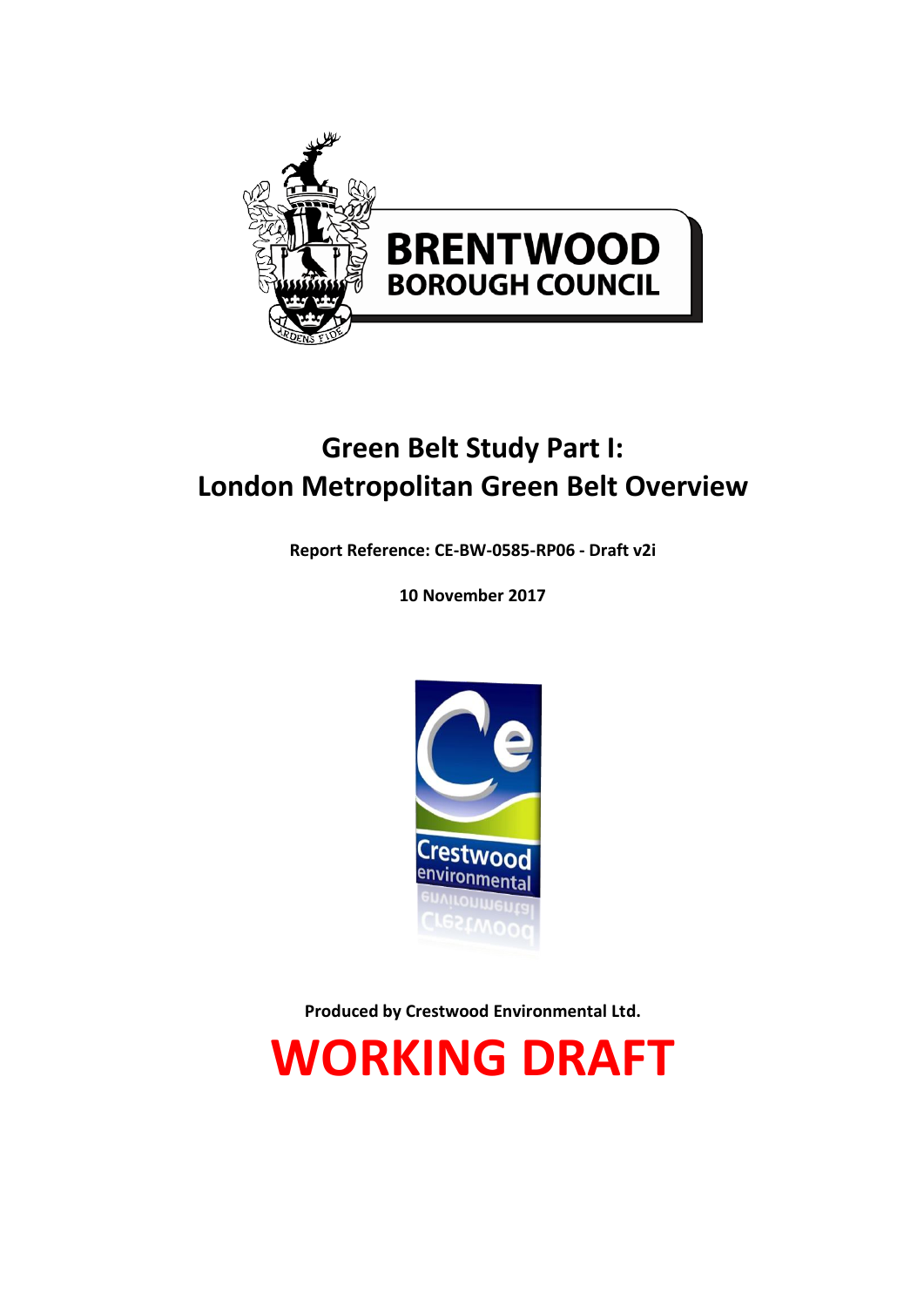#### **Crestwood Report Reference:** CE-BW-0585-RP06 - Draft v2i

| <b>Version &amp;</b><br><b>Status</b> | Date<br>Produced | Written / Updated by:                            | <b>Checked &amp; Authorised by:</b>                        |
|---------------------------------------|------------------|--------------------------------------------------|------------------------------------------------------------|
| Draft v1i                             | 09-11-2017       | Adam Collinge (Principal Landscape<br>Architect) | Karl Jones (Director and Principal<br>Landscape Architect) |
| Draft v2i                             | 10-11-2017       | Adam Collinge (Principal Landscape<br>Architect) | Karl Jones (Director and Principal<br>Landscape Architect) |
|                                       |                  |                                                  |                                                            |
|                                       |                  |                                                  |                                                            |
|                                       |                  |                                                  |                                                            |
|                                       |                  |                                                  |                                                            |

This report has been prepared in good faith, with all reasonable skill, care and diligence, based on information provided or known available at the time of its preparation and within the scope of work agreement with the client.

We disclaim any responsibility to the client and others in respect of any matters outside the scope of the above.

The report is provided for the sole use of the named client and is confidential to them and their professional advisors. No responsibility is accepted to others.

> Crestwood Environmental Ltd. Units 1 & 2 Nightingale Place Pendeford Business Park Wobaston Road Pendeford West Midlands WV9 5HF

> > Fax: 01902 229 563

Email[: info@crestwoodenvironmental.co.uk](mailto:info@crestwoodenvironmental.co.uk) Web: www.crestwoodenvironmental.co.uk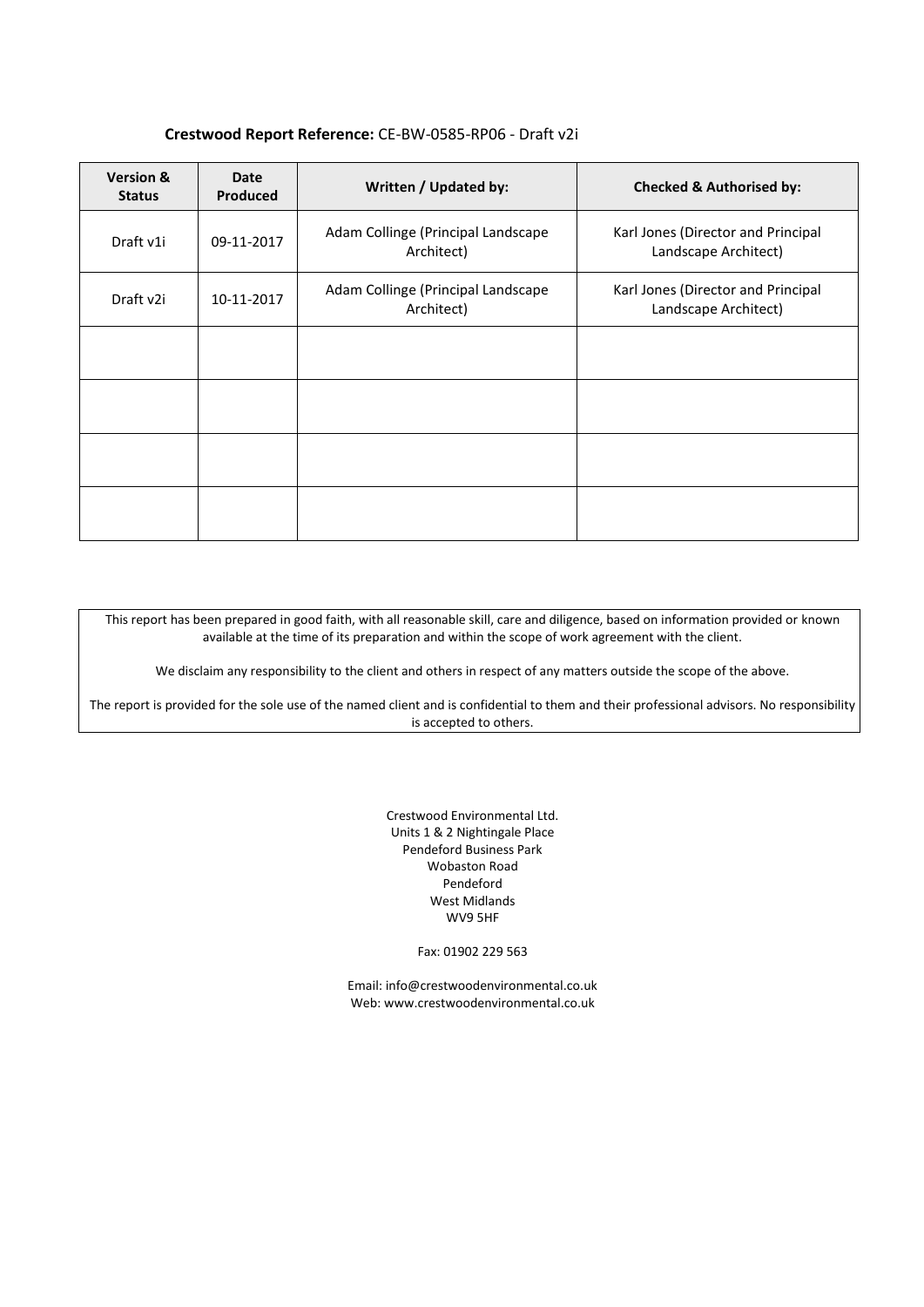## **CONTENTS**

| $\mathbf{1}$   |     |                                                                  |  |  |
|----------------|-----|------------------------------------------------------------------|--|--|
|                | 1.1 |                                                                  |  |  |
|                | 1.2 |                                                                  |  |  |
|                | 1.3 |                                                                  |  |  |
| $\overline{2}$ |     |                                                                  |  |  |
| 3              |     |                                                                  |  |  |
|                | 3.1 |                                                                  |  |  |
|                | 3.2 |                                                                  |  |  |
|                | 3.3 |                                                                  |  |  |
|                | 3.4 |                                                                  |  |  |
|                | 3.5 |                                                                  |  |  |
|                | 3.6 | BRENTWOOD REPLACEMENT LOCAL PLAN - SAVED POLCIES (AUGUST 2008) 9 |  |  |
| 4              |     |                                                                  |  |  |
|                | 4.1 |                                                                  |  |  |
|                | 4.2 |                                                                  |  |  |
| 5.             |     |                                                                  |  |  |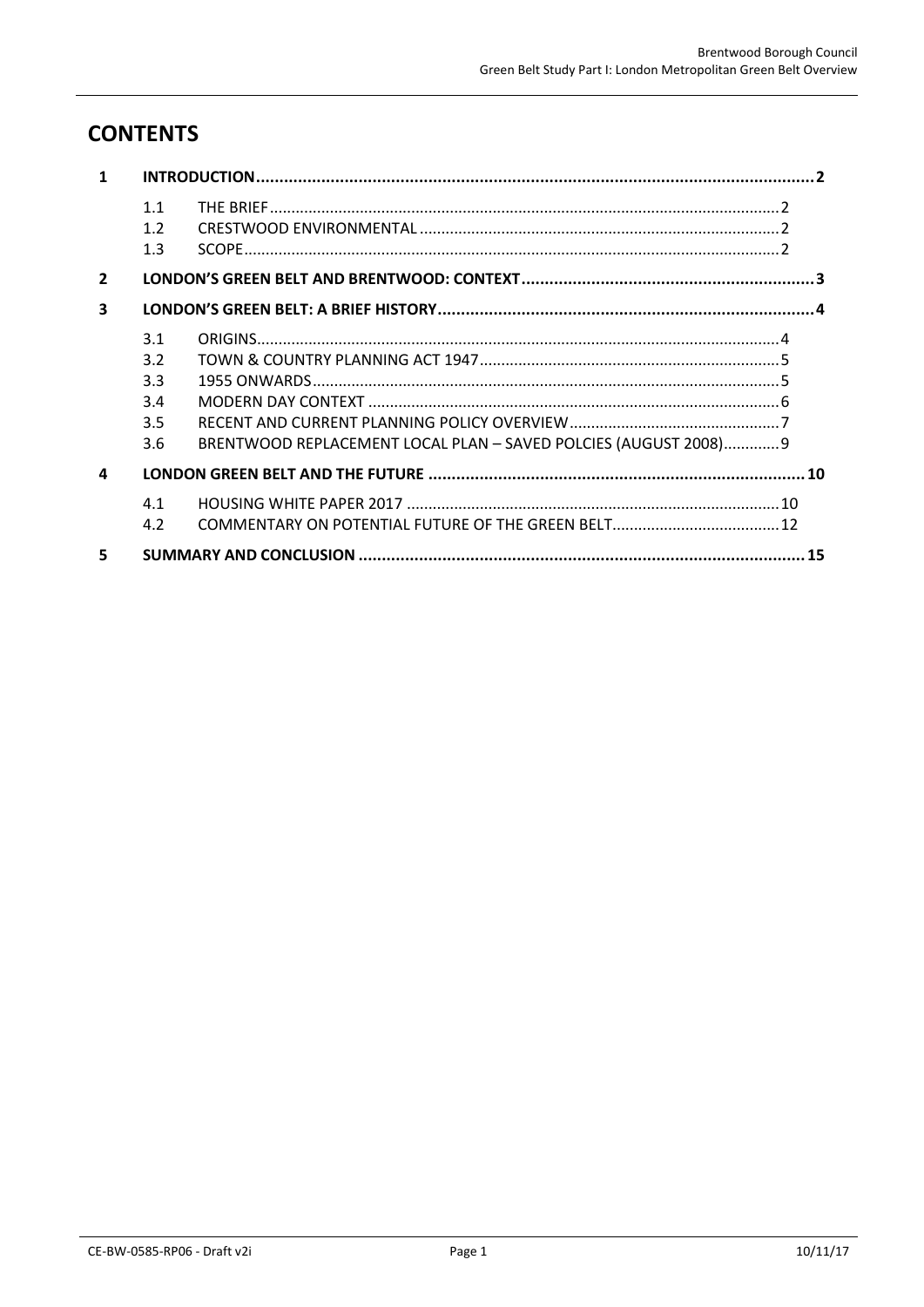## <span id="page-3-1"></span><span id="page-3-0"></span>**1 INTRODUCTION**

#### **1.1 THE BRIEF**

1.1.1 Brentwood Borough Council ('**the Council'**) has commissioned Crestwood Environmental Ltd. in September 2017 to provide a summary document to describe the context of the London Metropolitan Green Belt, outlining its history and potential future, specifically in relation to Brentwood Borough. The document is not intended to be an assessment of policy position, but rather to provide contextual information for reference in relation to the emerging Brentwood Local Plan. This summary document forms Part 1 of a suite of Green Belt Assessment documents.

#### <span id="page-3-2"></span>**1.2 CRESTWOOD ENVIRONMENTAL**

1.2.1 Crestwood Environmental Ltd. is an independent environmental consultancy and a Registered Practice of the Landscape Institute, employing experienced landscape architects, and planning and environmental professionals with extensive experience in land-use planning and impact assessments.

#### <span id="page-3-3"></span>**1.3 SCOPE**

- 1.3.1 Local Planning Authorities have a duty to produce development plans guiding the strategic development and landuse planning within a borough, district, county or unitary authority area. Brentwood Borough Council is the Local Planning Authority responsible for guiding development in Brentwood borough. The Council is in the process of developing a new Local Plan. The Borough is wholly located within the London Metropolitan Green Belt.
- 1.3.2 National policy requires that each local authority should plan to meet its Objectively Assessed Housing Need, but also requires that Local authorities comply with land use policies relating to Green Belt.
- 1.3.3 Given that 89% of Brentwood Borough is designated as Green Belt, it is important that the development of the emerging Local Plan is placed in the context of the Green Belt protections afforded.
- 1.3.4 This document sets out:
	- The current context of Green Belt land in England and the London Metropolitan Green Belt;
	- A brief history of the Green Belt and London Metropolitan Green Belt;
	- An overview of past and current national Green Belt policy;
	- An overview of current Government housing policy and relationship to Green Belt policy; and
	- A brief overview of future Green Belt policy considerations.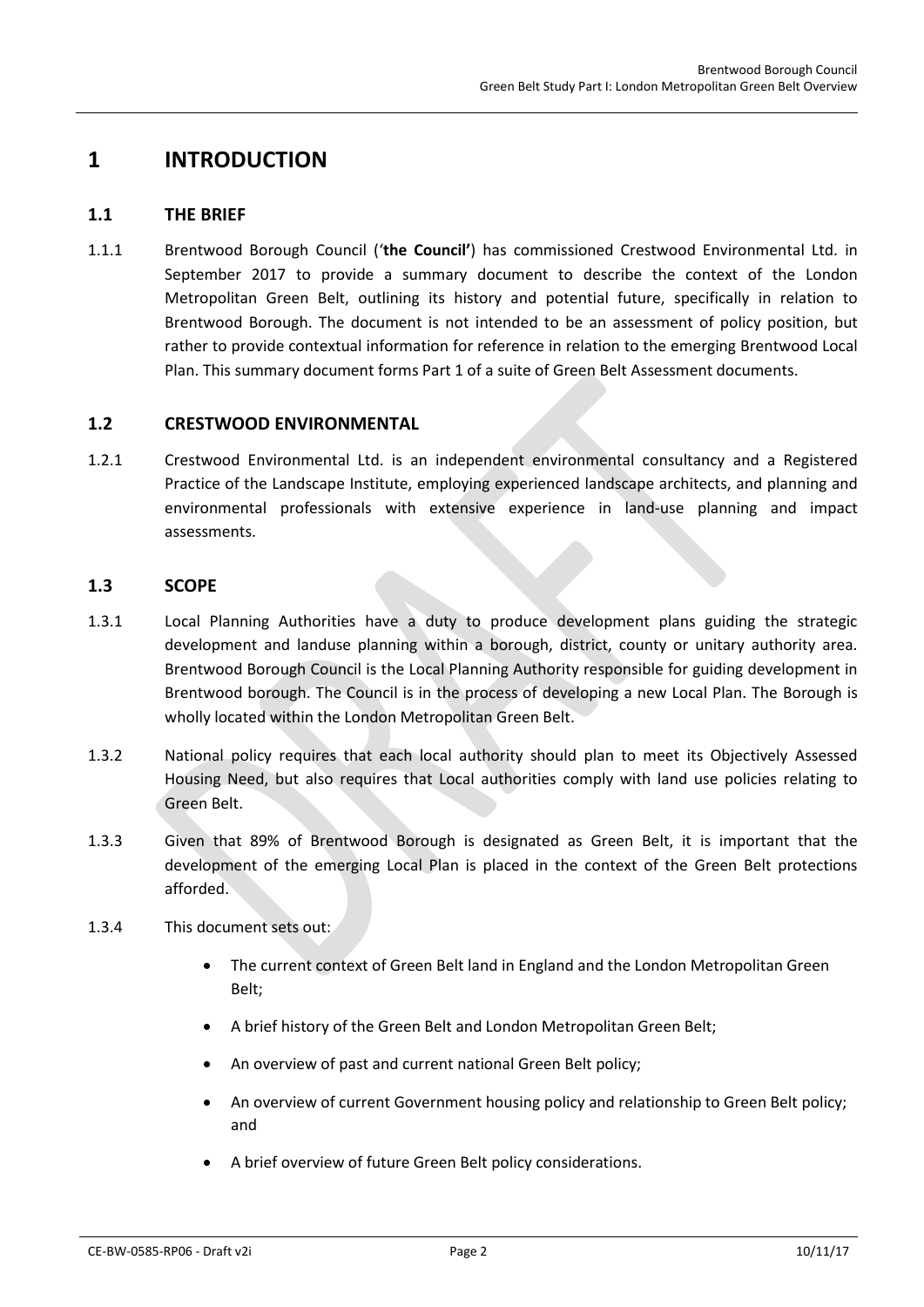## <span id="page-4-0"></span>**2 LONDON'S GREEN BELT AND BRENTWOOD: CONTEXT**

2.1.1 Green Belt land covers almost 13% of England's landscape, with the London Metropolitan Green Belt comprising 3.7% of land in England or 484,173 hectares of land<sup>1</sup>. The London Metropolitan Green Belt is the largest of 14 Green Belt areas within England and covers most of Hertfordshire and Surrey and extends beyond Southend. It overlaps many local authority areas, including Brentwood Borough (see Plate 1).



#### *Plate 1 The context of the London Green Belt area*

- 2.1.2 All Local Planning Authorities must account for Green Belt policy and requirements in the development of their Development Plans.
- 2.1.3 As shown at Plate 1, Brentwood Borough is entirely located within the London Metropolitan Green Belt, northeast of Greater London. Brentwood is c. 15,312ha in area, of which c. 13,700 ha of land is currently designated as Green Belt (over 89% of the borough). Brentwood currently makes up approximately 2.83% of the overall London Metropolitan Green Belt.

CE-BW-0585-RP06 - Draft v2i Page 3 10/11/17

-

 $^1$  Green Belts: A Greener future. A joint report by CPRE and Natural England, 2010.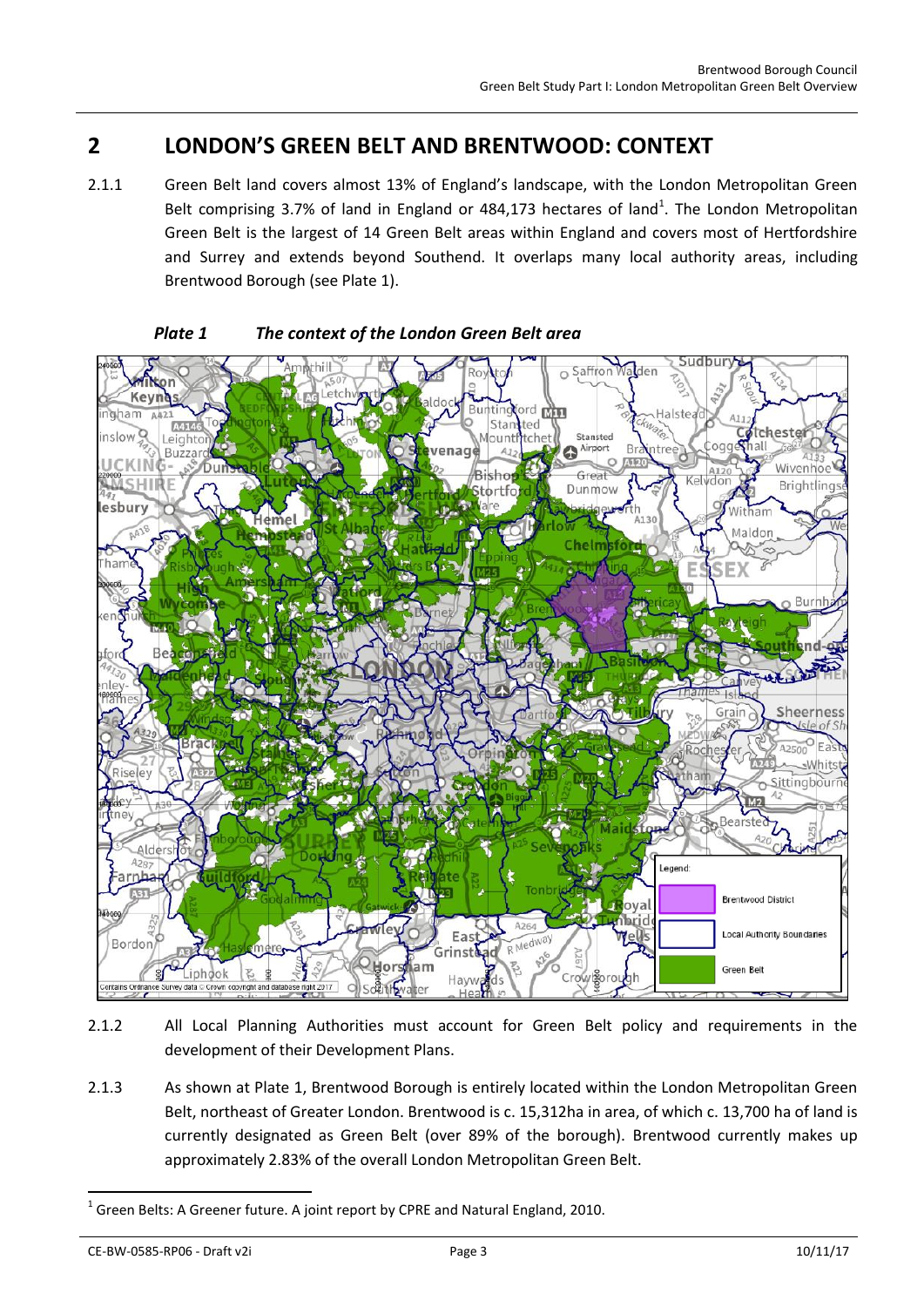- 2.1.4 For the most part, Brentwood Borough has been located within the Metropolitan Green Belt since the outer boundary was first defined in the County of Essex Development Plan, approved in 1957. The Green Belt was extended to cover the northern part of the Borough in the subsequent Review, approved in 1976.
- 2.1.5 The inner Green Belt boundary around the town of Brentwood was first defined on the Town Map of the 1957 County Development Plan. The 1976 Approved Review of the County Development Plan (ARDP) significantly amended that boundary and also defined boundaries around the other main settlements.
- 2.1.6 The previously adopted 1995 Brentwood Local Plan defined first time boundaries around the smaller built up areas of Blackmore, Hook End, Stondon Massey and Mountnessing. At the same time, the ARDP boundary was reviewed in detail to ensure consistency and logic, and minor amendments were made to reflect planning consents and to comply with specific criteria.
- 2.1.7 No changes to the Green Belt boundary were proposed or adopted in the extant Brentwood Replacement Local Plan (adopted August 2005).
- 2.1.8 Whilst 89% of Brentwood Borough is Green Belt, it is also noteworthy that:
	- *10% of the borough is built on (developed) – compared to a UK average of 6%;*
	- *8% of the borough is Green urban (this includes formal parks, sports pitches, golf courses, etc.) – compared to a national average of 3%;*
	- *76% of the borough is farmland – compared to a UK average of 57%; and*
	- *6% of the borough is 'natural' (e.g. woodland/nature conservation) – compared to a UK average of 35%.*

*(Source: <http://www.bbc.co.uk/news/uk-41901294?platform=hootsuite> accessed 08/11/17)*

2.1.9 This provides the context in which Brentwood is developing the new Brentwood Local Plan 2013 – 2033. With around 10% of the existing borough already previously developed and 89% of the borough comprising Green Belt, there is a finite amount of land available in which to deliver the required housing and employment growth over the new local plan period. This is a fundamental consideration for the ensuring the new local plan is sustainable over the plan period.

## <span id="page-5-1"></span><span id="page-5-0"></span>**3 LONDON'S GREEN BELT: A BRIEF HISTORY**

#### **3.1 ORIGINS**

- 3.1.1 The term 'Green Belt' has its roots in continental Europe, where 'buffer zones' were created to separate new development from historic towns during the  $19<sup>th</sup>$  Century, such as in Vienna.
- 3.1.2 Proposals for a London Green Belt were pursued from 1890; however support for the notion only grew with the advent of strategic planning. The London Society published the "Development Plan of Greater London" in 1919. The London Society and Campaign for the Protection of Rural England (CPRE) lobbied to designate a circa 2 mile wide belt of land around London, largely free from development.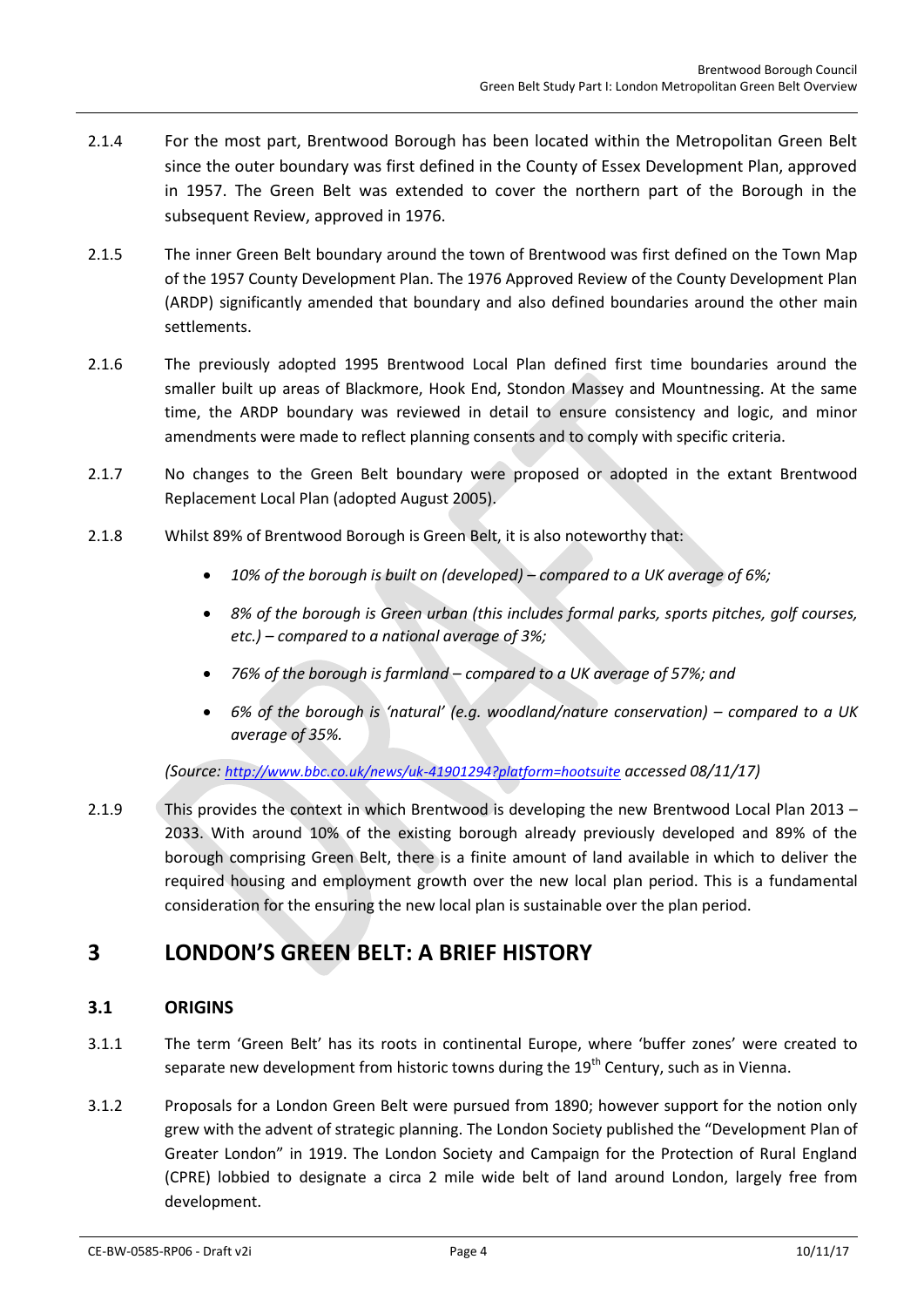- 3.1.3 London's Green Belt took many years to implement and was first formally proposed by the Greater London Regional Planning Committee in 1935 *"to provide a reserve supply of public open spaces and of recreational areas and to establish a green belt or girdle of open space"*. Various proposals also emerged throughout the late 1930's and early 1940's, including the Greater London Plan of 1944.
- 3.1.4 The original proposals were that the Green Belt should form a relatively narrow area of land or a series of green spaces around London.

*"Implementation [of the Green Belt] started in 1938 with the passing of the Green Belt (London and Home Counties) Act. This enabled the LCC [London County Council] to start buying land for the proposed encircling park. It was not intended to be a continuous circular area but rather a series of green spaces around London, publically owned and accessible to Londoners. Some 8,000 hectares had been bought by 1939 with another 12,150 immediately after the Second World War7. This land was safeguarded absolutely from development" (source: The Green Belt: A Place for Londoners, 2015, London First)*

#### <span id="page-6-0"></span>**3.2 TOWN & COUNTRY PLANNING ACT 1947**

- 3.2.1 The Town and Country Planning Act 1947 was a defining act in the planning and control of development. It allowed for two main changes to previous laws that still define planning today:
	- The Act requires planning permission for development of land, rather than land ownership alone conferring development rights; and
	- It reformed the number of planning authorities, imposing a duty to prepare strategic development plans for each planning authority area.
- 3.2.2 The Act also allowed provision for the designation of Green Belt land and also coincided with the New Towns Act 1946, which sought to promote new settlements away from the southeast of England.
- 3.2.3 Whilst the 1947 Act allowed planning authorities to designate areas as Green Belt, the first Green Belts were not formally implemented until 1955, by the Conservative Minister for Housing, Duncan Sandys. At this time the purpose of the Green Belt fundamentally changed:

*"This was not as a relatively narrow band of park land around London to provide public open space and recreation, as per the original vision, but rather as a barrier to London's expansion. The Minister 'indicated that even if…neither green nor particularly attractive scenically, the major function of the Greenbelt was…to stop further urban development' (source: The Green Belt: A Place for Londoners, 2015, London First)*

#### <span id="page-6-1"></span>**3.3 1955 ONWARDS**

- 3.3.1 Given the implementation of Green Belt policy from 1955 onwards, the purpose of Green Belt had been redefined to that of controlling urban growth, rather than focusing on recreational function. In 1955, this was reinforced via guidance contained in Circular 42/55.
- 3.3.2 With reference to Section [3.5](#page-8-0) below, 'Planning Policy Guidance 2: Green Belt' stated that *"the*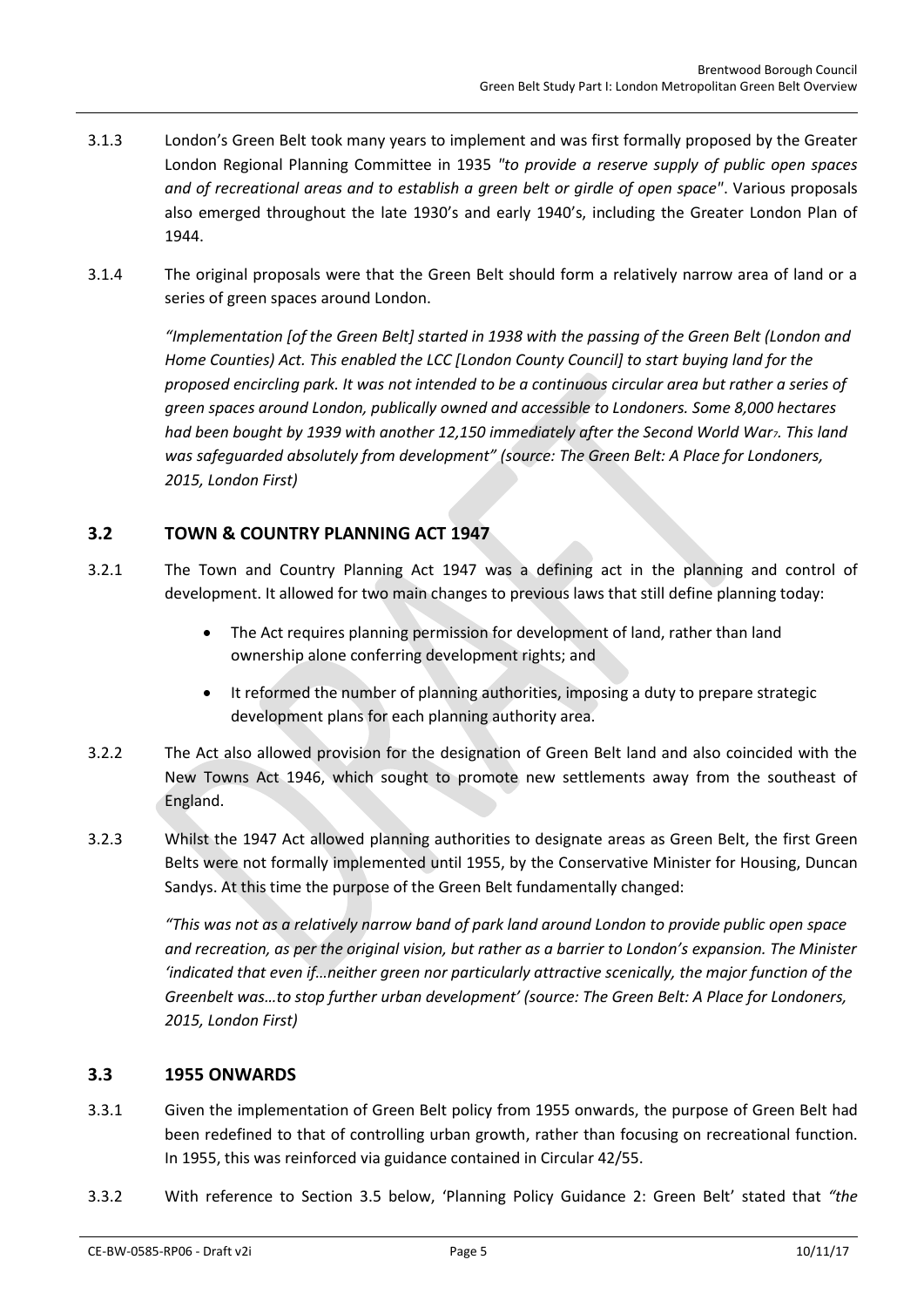*codification of Green Belt policy and its extension to areas other than London came in 1955 with an historic circular inviting local planning authorities to consider the establishment of Green Belts".*

- 3.3.3 As areas of Green Belt became increasingly designated by local authorities, throughout the 1950's and 1960's, the London Metropolitan Green Belt progressively expanded outwards (increasing in area), enveloping many large built up areas outside of London. Rather than being a belt of land around London, by the end of the 1970's the London Metropolitan Green Belt had expanded such that it extended to three times the area of Greater London. As the area of designated Green Belt increased, it overlapped several boroughs including Brentwood, in its entirety.
- 3.3.4 This expansion was in recognition that the Green Belt was not just about preventing the outwards expansion of London, but also recognising the proximity of other towns in relation to the Greater London area and the need to prevent them from merging with Greater London.

#### <span id="page-7-0"></span>**3.4 MODERN DAY CONTEXT**

- 3.4.1 In January 2010, CPRE and Natural England commissioned a joint report entitled 'Green Belts: A Greener Future'. This included key facts and information about The London (Metropolitan) Green Belt:
	- *It is the largest of England's 14 Green Belts, covering 30% of the total area of all Green Belt land in England.*
	- *92% of the Metropolitan Green Belt land is undeveloped land, but only 58% of the land is registered as being in agricultural use (compared with 71% of all land in England). There is a high prevalence of 'semi-urban' uses relying on open land, such as catteries, golf courses and pony paddocks.*
	- *The Metropolitan Green Belt has a significant proportion (5,380 ha) of farmland covered by Higher Level Stewardship schemes, but a low overall proportion (51% of all land in agricultural use) of involvement in Natural England funding supporting environmentally sensitive farming ('agri-environment schemes'; the national proportion is 67%; Green Belt land overall 53%).*
	- *It contains particularly important resources of both public rights of way (9,899 kilometres, or 20 metres per hectare) and woodland (18% of the overall land area). Landscape quality is being maintained in 55% of the area.*
	- *This Green Belt is the most under pressure of any from proposals for new development, both in terms of infrastructure such as airports and transmission lines, and new housing.*
- 3.4.2 This information sets the modern day context for the London Green Belt. It is evident that the London Metropolitan Green Belt is not untouched countryside. It comprises a landscape under pressure. Whilst 92% of the Green Belt land is 'undeveloped' from an urban perspective, only 58% of land is in agricultural use. There is much pressure on the Green Belt particularly from semi-urban land uses and recreational facilities (e.g. Golf Courses). This in part reflects the relationship between urban areas within and near to Green Belt and the wider countryside and the accessibility of Green Belt land to local people.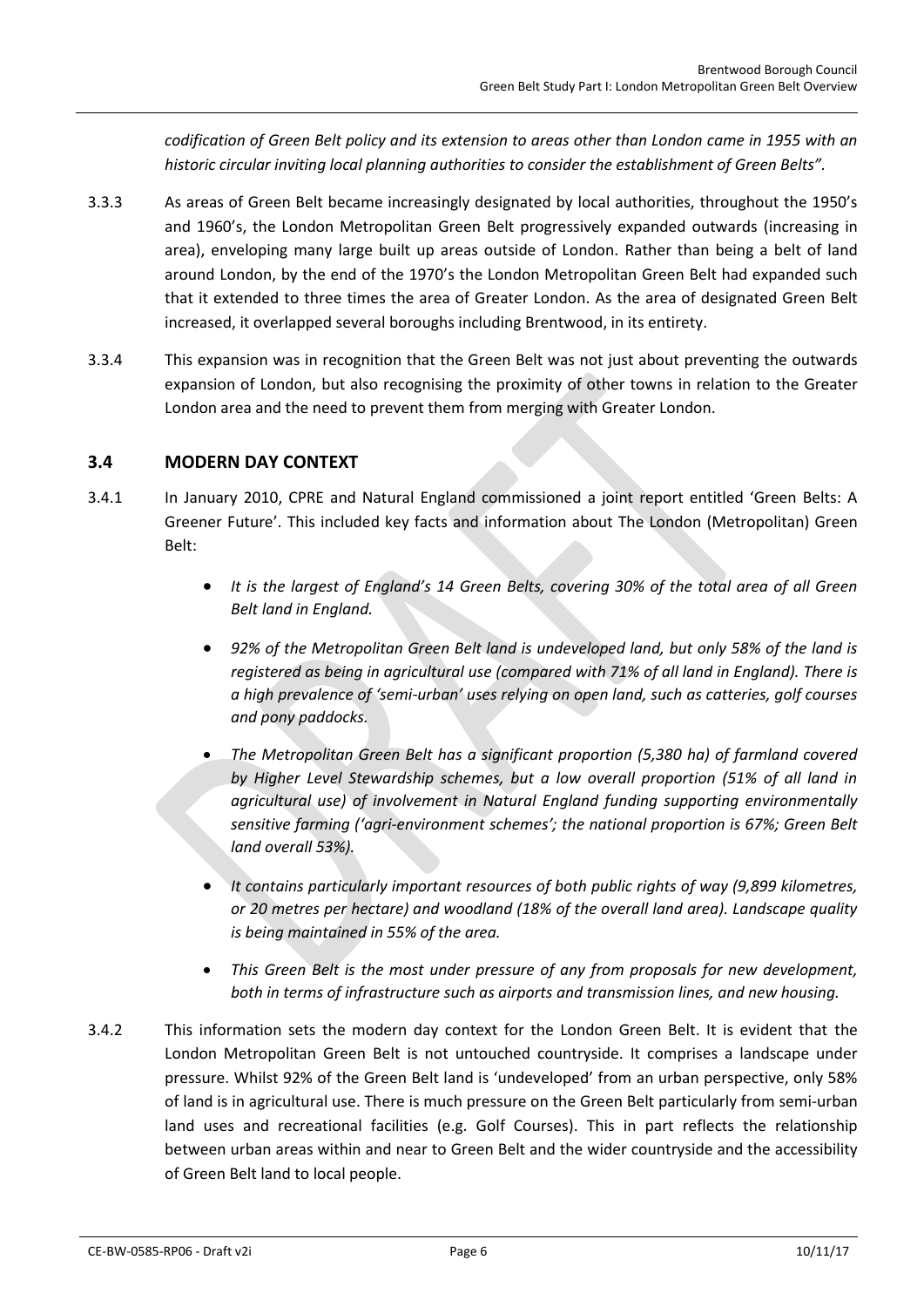- 3.4.3 The 2010 document asks what people would like to see more of in the Green Belt and it is reported that the public in London generally responded with more nature reserves, woodland walks and new parks. This again indicates emerging public aspirations for the Green Belt, rather than it being merely a spatial planning tool.
- 3.4.4 Currently between 13% and 22% of London's Green Belt provides space for amenity, recreation and access.
- 3.4.5 Therefore, it is considered that the London Metropolitan Green Belt has a number of multifunctional facets including;
	- Preventing the urban sprawl of London;
	- Preventing the urban sprawl of neighbouring towns which would harm openness of intervening land and encourage settlement coalescence; and
	- Increasing recreational pressures as the population in and around London continues to grow, where there is increasing accessibility to the countryside and aspiration for recreational and green space access not necessarily afforded in 'urban' areas.
- 3.4.6 This is further complicated by competing landuse demands in terms of agriculture, nature conservation and recreational demands.
- 3.4.7 However, as policy tool, it is generally accepted that Green Belt has achieved its aim of preventing urban sprawl and preventing settlement coalescence, preserving open areas of land between settlements: *"The Green Belt has served its post-war purpose well of preventing urban sprawl and the coalescence of towns and cities" (Merrick Denton-Thompson president of the Landscape Institute, October 2016)*.

#### <span id="page-8-0"></span>**3.5 RECENT AND CURRENT PLANNING POLICY OVERVIEW**

#### **PLANNING POLICY GUIDANCE 2: GREEN BELTS**

3.5.1 From around 1988 to 2012, planning policy in relation to Green Belt was guided by PPG2, which stated:

*Planning Policy Guidance 2 ('PPG2') outlines the history and extent of Green Belts and explains their purposes. It describes how Green Belts are designated and their land safeguarded. Green Belt landuse objectives are outlined and the presumption against inappropriate development is set out.*

3.5.2 PPG2 defined the aim and purposes of the Green Belt land in planning policy terms:

*"The fundamental aim of Green Belt policy is to prevent urban sprawl by keeping land permanently open; the most important attribute of Green Belts is their openness. Green Belts can shape patterns of urban development at sub-regional and regional scale, and help to ensure that development occurs in locations allocated in development plans. They help to protect the countryside, be it in agricultural, forestry or other use. They can assist in moving towards more sustainable patterns of urban development (see paragraph 2.10).*

*There are five purposes of including land in Green Belts:*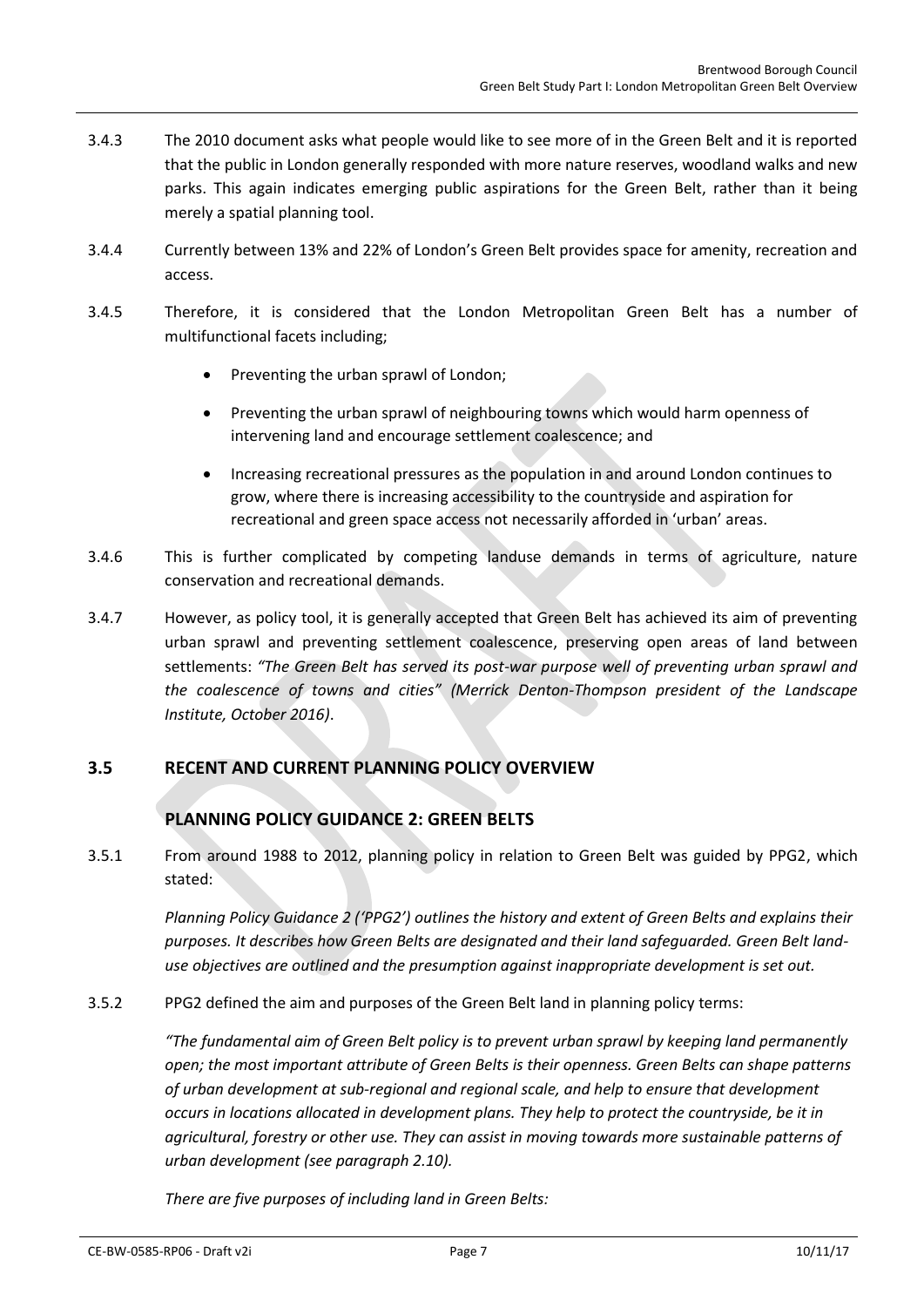- *1. to check the unrestricted sprawl of large built-up areas;*
- *2. to prevent neighbouring towns from merging into one another;*
- *3. to assist in safeguarding the countryside from encroachment;*
- *4. to preserve the setting and special character of historic towns; and*
- *5. to assist in urban regeneration, by encouraging the recycling of derelict and other urban land."*
- 3.5.3 Additionally, PPG2 further defined the 'use' of land in Green Belts:

*"Once Green Belts have been defined, the use of land in them has a positive role to play in fulfilling the following objectives:*

- *to provide opportunities for access to the open countryside for the urban population;*
- *to provide opportunities for outdoor sport and outdoor recreation near urban areas;*
- *to retain attractive landscapes, and enhance landscapes, near to where people live;*
- *to improve damaged and derelict land around towns;*
- *to secure nature conservation interest; and*
- *to retain land in agricultural, forestry and related uses.*

*The extent to which the use of land fulfils these objectives is however not itself a material factor in the inclusion of land within a Green Belt, or in its continued protection. For example, although Green Belts often contain areas of attractive landscape, the quality of the landscape is not relevant to the inclusion of land within a Green Belt or to its continued protection. The purposes of including land in Green Belts are of paramount importance to their continued protection, and should take precedence over the land use objectives."*

- 3.5.4 PPG2 also made clear that Green Belt boundaries were permanent and could only be *'altered in exceptional circumstances'*. There was a presumption against inappropriate development (anything considered harmful to the purposes of the Green Belt), with a number of exceptions which need not necessarily be inappropriate in the Green Belt, e.g. minerals development.
- 3.5.5 As such, PPG2 set out much of the modern day public understanding of the purposes and aims of the Green Belt.

#### **NATIONAL PLANNING POLICY FRAMEWORK (2012)**

- 3.5.6 PPG2 was officially revoked in 2012 when the National Planning Policy Framework ('NPPF') was adopted. The NPPF incorporated much of the guidance from PPG2, but arguably provided greater focus on the purposes of the Green Belt without emphasising land use objectives.
- <span id="page-9-0"></span>3.5.7 Section 9 of the NPPF sets out current national planning policy on 'Protecting Green Belt land':

*"The Government attaches great importance to Green Belts. The fundamental aim of Green Belt policy is to prevent urban sprawl by keeping land permanently open; the essential characteristics of*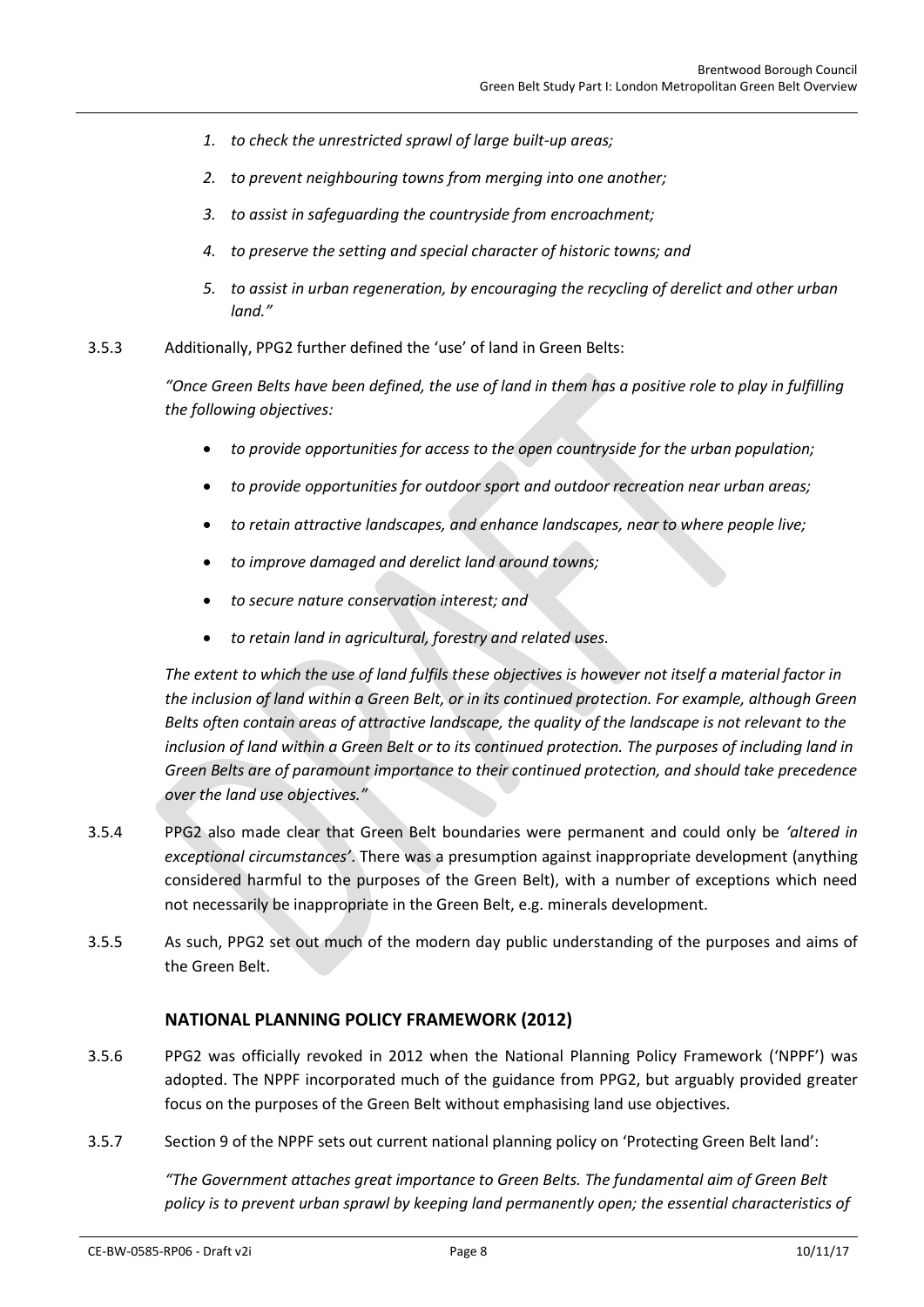*Green Belts are their openness and their permanence.*

*Green Belt serves five purposes:*

- *1. to check the unrestricted sprawl of large built-up areas;*
- *2. to prevent neighbouring towns merging into one another;*
- *3. to assist in safeguarding the countryside from encroachment;*
- *4. to preserve the setting and special character of historic towns; and*
- *5. to assist in urban regeneration, by encouraging the recycling of derelict and other urban land.*

*Once Green Belts have been defined, local planning authorities should plan positively to enhance the beneficial use of the Green Belt, such as looking for opportunities to provide access; to provide opportunities for outdoor sport and recreation; to retain and enhance landscapes, visual amenity and biodiversity; or to improve damaged and derelict land."*

3.5.8 NPPF makes clear that the extent of Green Belt in England is largely established and new Green Belt should only be created in exceptional circumstances. The key principle that local authorities are required to adhere to is:

*"When drawing up or reviewing Green Belt boundaries local planning authorities should take account of the need to promote sustainable patterns of development. They should consider the consequences for sustainable development of channelling development towards urban areas inside the Green Belt boundary, towards towns and villages inset within the Green Belt or towards locations beyond the outer Green Belt boundary."*

- 3.5.9 The NPPF also reiterates what types of development are also not inappropriate in the Green Belt.
- 3.5.10 This is in the context that the NPPF recognises that it is important to provide *"the supply of housing required to meet the needs of present and future generations*". New housing development and urban growth is not considered appropriate development in the Green Belt. This is a fundamental planning consideration that requires strategic planning decisions by local authorities to balance the level of housing provision required and protecting the Green Belt.

#### <span id="page-10-0"></span>**3.6 BRENTWOOD REPLACEMENT LOCAL PLAN – SAVED POLCIES (AUGUST 2008)**

3.6.1 Current extant local planning policy in Brentwood is defined by the saved polices of the Brentwood Replacement Local Plan. There are a number of polices relating to Green Belt, but the overarching policy position in the extant local plan is defined by Policy GB1 New Development:

*"Within the Green Belt, as defined on the proposals map, planning permission will not be given, except in very special circumstances, for changes of use of land or the construction of new buildings or extension of existing buildings, for purposes other than those appropriate to a green belt, or for the re-use of existing buildings that do not comply with the criteria set out in policies GB15 and GB16.*

*All proposals will additionally, where they apply, be judged against the other policies in this plan".*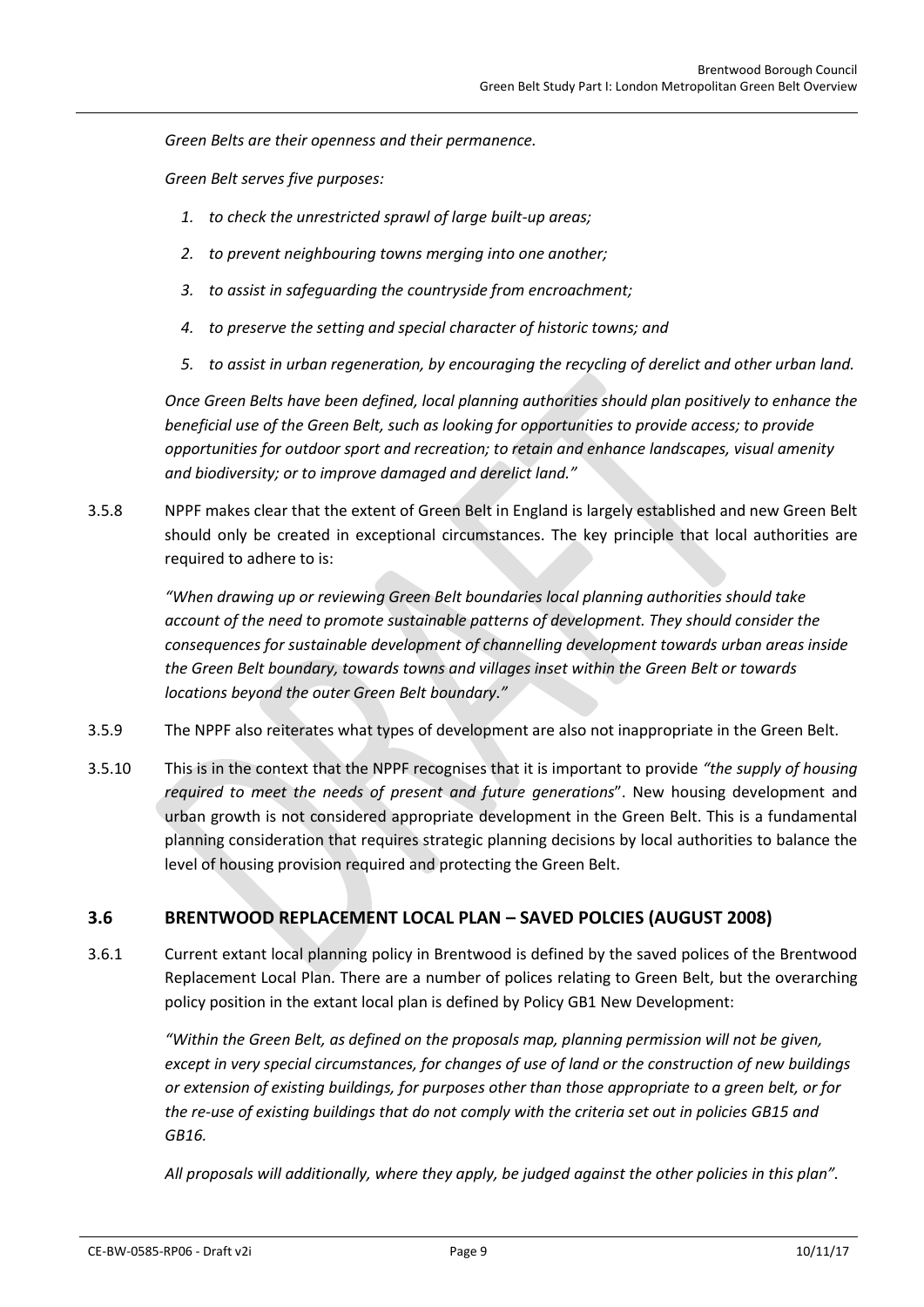3.6.2 Policy GB2 (Development Criteria) requires that:

*"When considering proposals for development in the Green Belt, the local planning authority will need to be satisfied that they do not conflict with the purposes of including land in the green belt and do not harm the openness of the green belt".*

### <span id="page-11-1"></span><span id="page-11-0"></span>**4 LONDON GREEN BELT AND THE FUTURE**

#### **4.1 HOUSING WHITE PAPER 2017**

- 4.1.1 Government published the Housing White Paper in February 2017 'Fixing our broken housing market'.
- 4.1.2 Two key parts of the White Paper are 'Planning for the right homes in the right places' and 'Building Homes Faster'. The Government makes a number of proposals which, in summary, are considered to focus on:
	- Ensuring every local authority has an up to date local plan;
	- Ensuring the housing requirements of all local authority areas are fully accounted for and can be delivered;
	- Ensuring land can be released for housing development;
	- Ensuring both developers and local authorities can be held to account to ensure housing numbers are delivered; and
	- Improving the affordability and diversity of the housing market
- 4.1.3 The Government proposes to *"maintain existing strong protections for the Green Belt, and clarify that Green Belt boundaries should be amended only in exceptional circumstances when local authorities can demonstrate that they have fully examined all other reasonable options for meeting their identified housing requirements".*
- 4.1.4 It is clear that Greater London and neighbouring authorities are subject to greater demand for housing with associated pressures on the availability of developable land.
- 4.1.5 The purpose of the London Metropolitan Green Belt has been to restrict the expansion of outward growth of Greater London and neighbouring towns (within the Green Belt), whilst encouraging regeneration of previously developed areas. Depending on the availability of Brownfield land for redevelopment, it is recognised that the purposes of the Green Belt can also conflict with local planning requirements relating to the supply of housing and other development growth. Planning authorities must seek to address such conflicts through the development of their local plans and strategic / spatial planning decisions.

#### **Planning for the right homes in the right places: consultation proposals**

4.1.6 Further to the White Paper, Government undertook a consultation between 14<sup>th</sup> September 2017 and 9<sup>th</sup> November 2017 on 'further measures set out in the housing white paper to boost housing *supply in England*'. The consultation set out new proposals in relation to calculating housing need.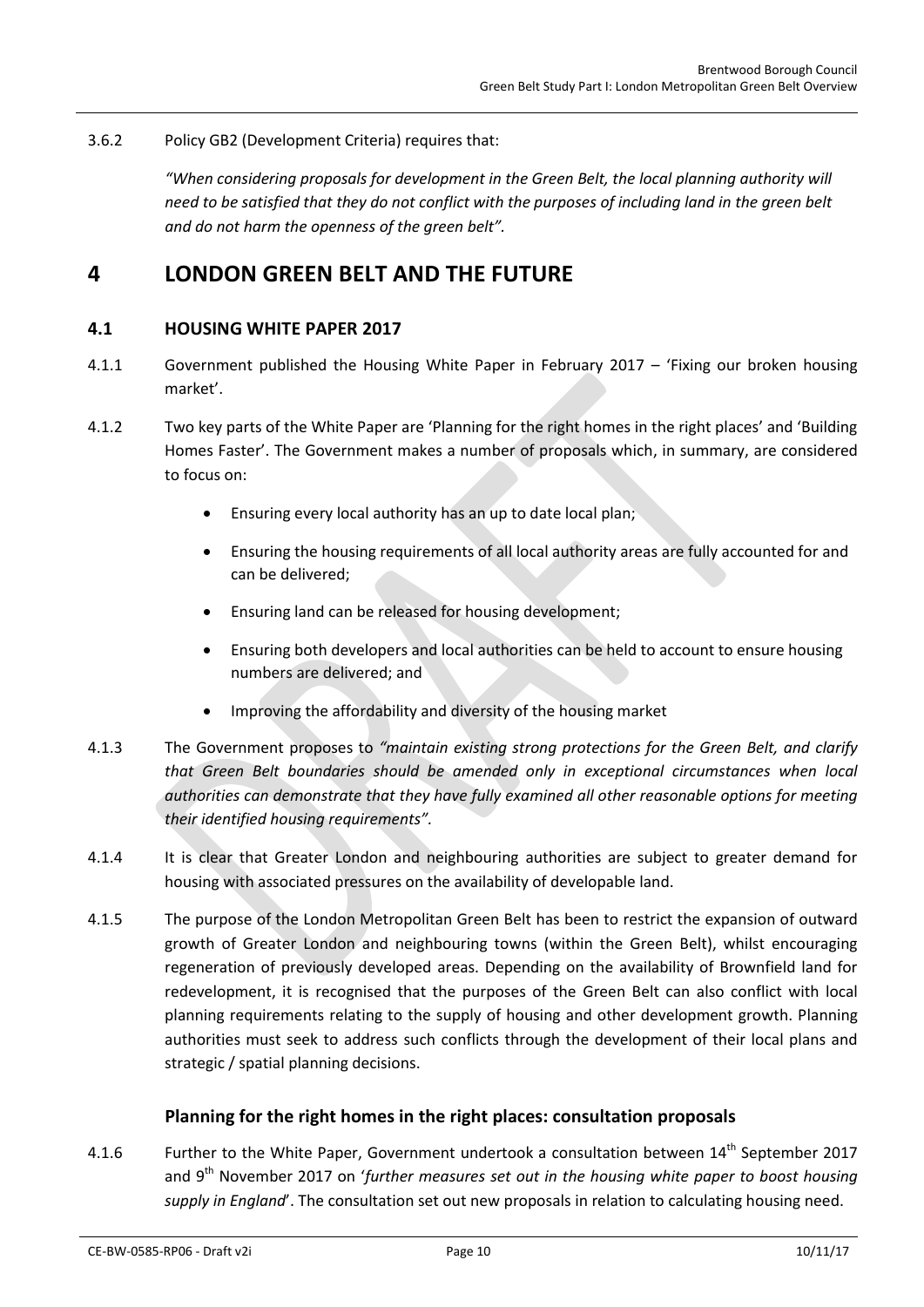#### 4.1.7 In relation to Green Belt the consultation makes a number of statements:

*"The housing White Paper …reiterated strong protections for the Green Belt and other environmental designations, and set out proposals to make sure that we build high quality homes in which people want to live..."*

*"The National Planning Policy Framework is clear that, to enable effective planning of new homes, local planning authorities should start the plan-making process with a clear understanding of the number of new homes that they need in their area. While this is an essential first step, it is not the only stage in the process. Local planning authorities then need to determine whether there are any environmental designations or other physical or policy constraints which prevent them from meeting this housing need. These include, but are not limited to, Ancient Woodland, <i>the Green Belt*, *Areas of Outstanding Natural Beauty and Sites of Special Scientific Interest…" [underline our emphasis]*

*"This new method for assessing local housing need will affect individual authorities differently. Alongside this consultation document, we are publishing the housing need for each local planning authority using our method, on the basis of current data (average household growth for 2016 to 2026 and house price to earnings ratios for 2016). It also sets out, indicatively, the extent to which land in each local authority area is covered by Green Belt, National Parks, Areas of Outstanding Natural Beauty and Sites of Special Scientific Interest. This is for illustrative purposes only - the data informing this new method is based on the most up-to-date information available at the time of publishing this consultation document, and will change between now and when local authorities produce plans." [underline our emphasis]*

*"Local planning authorities without an up-to-date local plan or spatial development strategy would not be able to factor land constraints into the baseline for establishing their five year land supply. However, when determining individual planning applications, the decision-maker will still need to take account of all policies in the National Planning Policy Framework, including those which restrict development (such as Green Belt and Ancient Woodland)."*

- 4.1.8 Notwithstanding housing need, Local Planning Authorities must also strategically plan for employment use, infrastructure, health and education provision and gypsy and traveller requirements.
- 4.1.9 As such, in relation to the London Metropolitan Green Belt, local authorities must plan positively to meet their Objectively Assessed Housing Need (and other development requirements), whilst recognising that the Green Belt is a constraint and restricts development. When preparing new Development Plans, Local Planning Authorities must comply with national policy and guidance in relation to Green Belt whilst balancing housing need requirements and other development requirements.
- 4.1.10 Therefore, it is considered that Purpose 5 of the Green Belt (see [3.5.7\)](#page-9-0) remains a critical spatial planning consideration at the outset of the Local Plan-making process, in that Local Plans should encourage urban regeneration and the recycling of derelict and other urban land by ensuring all housing is directed to non-Green Belt land in the first instance.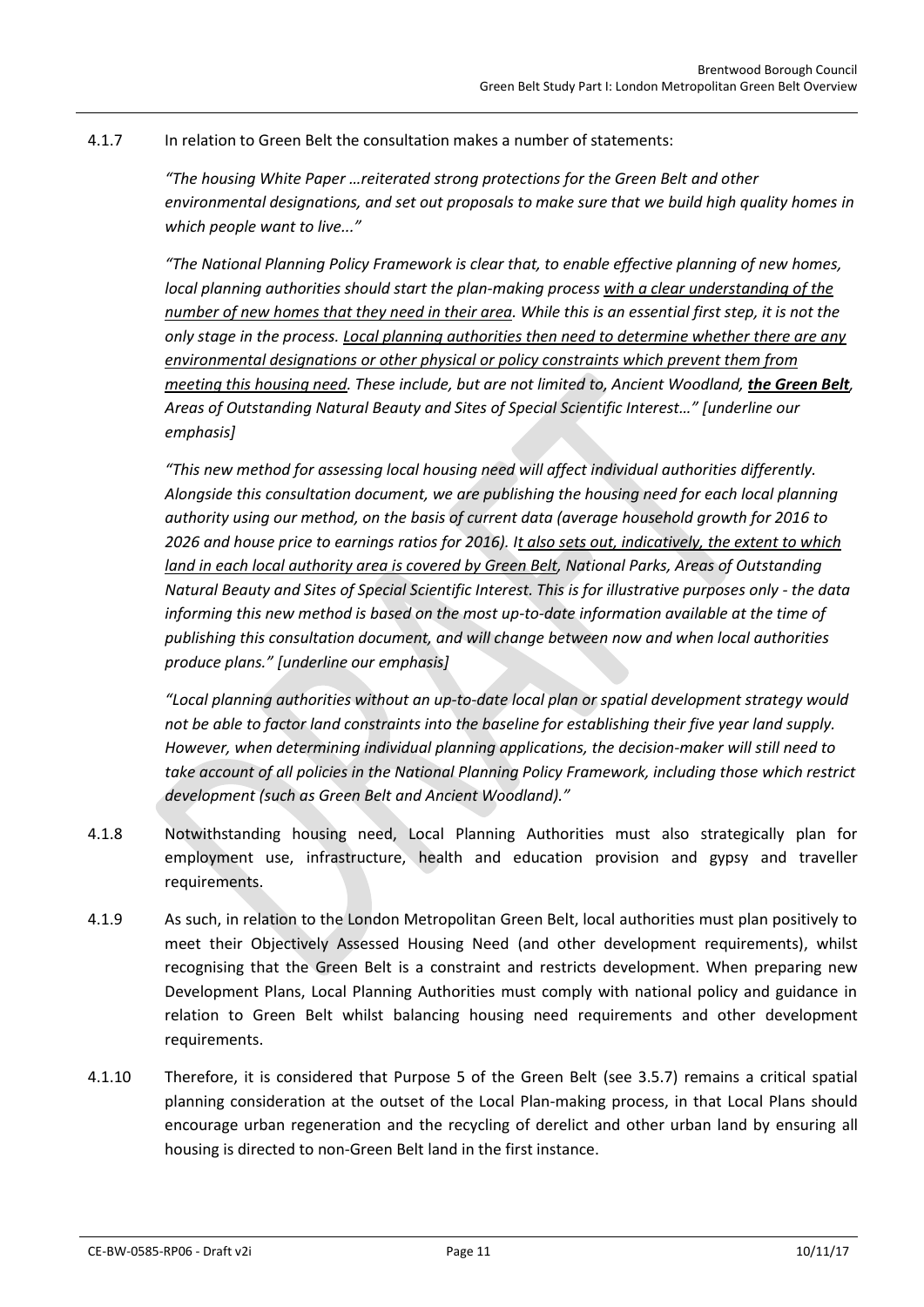#### <span id="page-13-0"></span>**4.2 COMMENTARY ON POTENTIAL FUTURE OF THE GREEN BELT**

- 4.2.1 The Greater London Authority has published a series of population and household projections for the coming years. Key findings include:
	- *Based on the short-term migration scenario the total population of Greater London is projected to rise by 2.35 million between 2014 and 2041 to reach 10.89 million. In comparison the long-term migration scenario projects a rise of 1.96 million to reach 10.50 million by 2041.*
	- *London's population is projected to reach 10 million in 2029 under the short-term scenario and 2033 under the long-term scenario.*
	- *All boroughs are projected to see a rise in their population between 2014 and 2041 under both sets of projections. Under the short-term migration scenario, this proportional rise is projected to be greatest in Barking and Dagenham (a rise of 40.1 per cent) and lowest in Kensington & Chelsea (11.5 per cent). For the long-term scenario, Redbridge (31.8 per cent) and Islington (15.1 per cent) are projected to see the highest and lowest levels of growth respectively. City of London is excluded from these figures.*

*(Source: [https://www.london.gov.uk/what-we-do/research-and-analysis/people-and](https://www.london.gov.uk/what-we-do/research-and-analysis/people-and-communities/population-projections)[communities/population-projections](https://www.london.gov.uk/what-we-do/research-and-analysis/people-and-communities/population-projections) accessed 08/11/17)*

- 4.2.2 There is ongoing debate as to how the projected population increases can be accommodated in and around London in terms of housing and wider development requirements (including infrastructure). Part of this debate relates to protection of the London Metropolitan Green Belt, its future and how far it currently constrains development required to serve the projected population increases in London (and neighbouring authority areas).
- 4.2.3 In 2014 the London Society, who in 1919 promoted the concept of the Green Belt, published *"Green Sprawl – [our current affection for a preservation myth](http://www.londonsociety.org.uk/green-sprawl-our-current-affection-for-a-preservation-myth/)"* in which it was argued that new development will require land currently within the London Metropolitan Green Belt. In 2016, they published *"Re/Shaping London: Unlocking Sustainable Growth in West London and Beyond"* which the London Society states:

*"…sets out a radical agenda for change across England. It includes proposals for a new 'Green Web' to be introduced to replace the 'Green Belt'. Exploring the scope for change in the west of the capital, suggesting that a West London 'Green Web' could alone accommodate 100,000 new homes (equivalent to four new towns!) and includes demands for a new Garden City at Northolt Airport, new suburban railway and suburban densification".*

- 4.2.4 The report author states that *"Designation of a Green Web in London would involve the transformation and modernisation of land currently defined as Green Belt to secure a multi-function Green Infrastructure landscape".*
- 4.2.5 In January 2016, The Adam Smith Institute released papers stating:
	- *London and surrounding counties need at least one million new homes in the next ten years to meet housing demand, and to stop rents and house prices from soaring higher.*
	- *Many of these new homes will have to come on greenfield or Green Belt sites because not*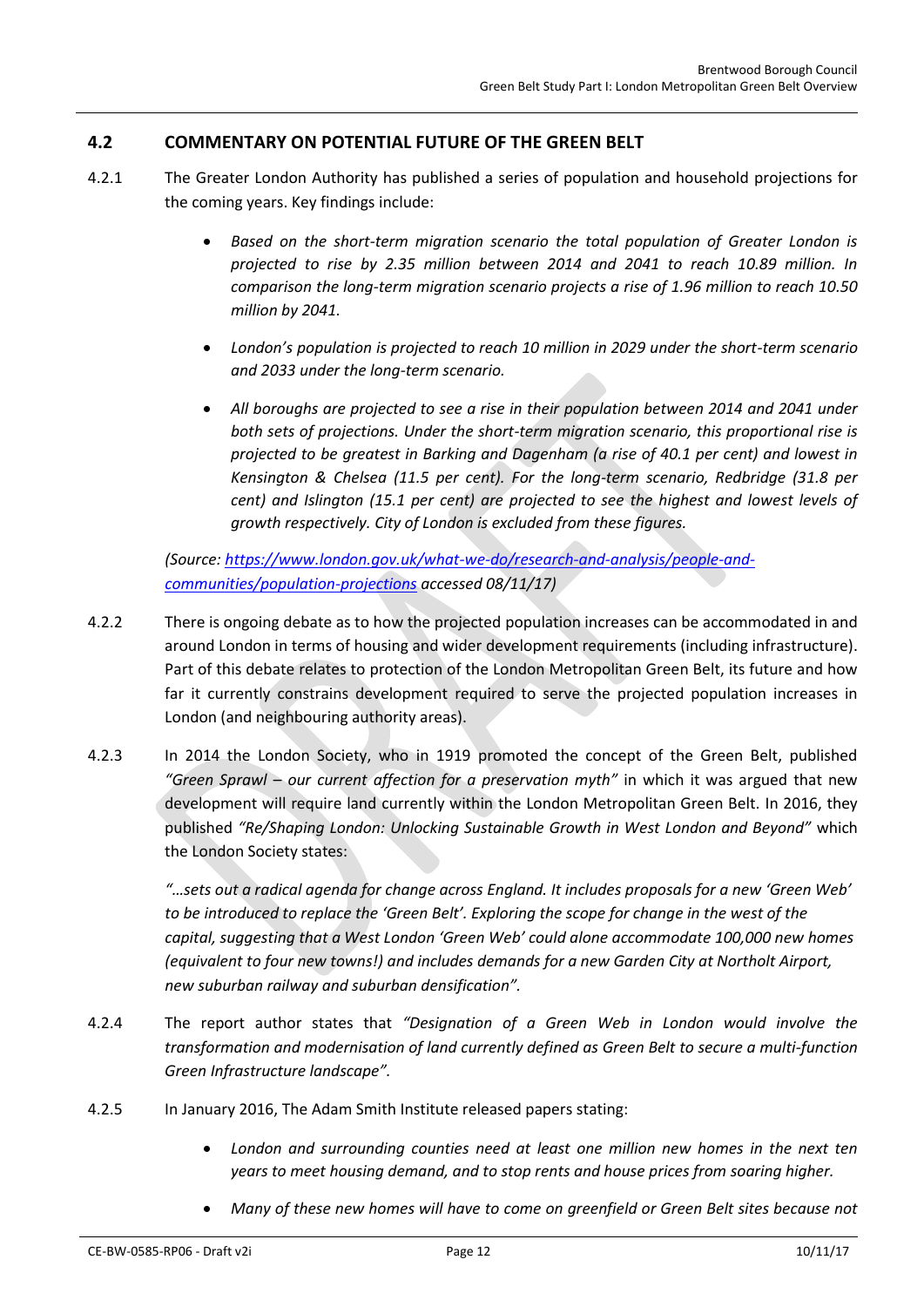*enough suitable brownfield land exists; we estimate that this will require roughly 20,000 hectares of green belt space.*

- **•** Almost the full amount of space (20,000ha) can be found within a 10 minute walk 800m *– of existing commuter train stations.*
- *This paper explores some of the best areas to build on low quality Green Belt around London. Locations include: East of Theydon Bois station, around Redbridge, Pinner Park Farm in Harrow, and some of the hundreds of Green Belt golf courses.*

*(Source: [https://www.adamsmith.org/news/press-release-new-paper-reveals-where-londons-green](https://www.adamsmith.org/news/press-release-new-paper-reveals-where-londons-green-belt-must-be-built-on-to-curtail-housing-crisis)[belt-must-be-built-on-to-curtail-housing-crisis](https://www.adamsmith.org/news/press-release-new-paper-reveals-where-londons-green-belt-must-be-built-on-to-curtail-housing-crisis) accessed 08/11/17)*

- 4.2.6 The Landscape Institute (a royal chartered professional body) has agreed that Green Belt should be a key policy priority in the future. It commissioned the 'Future of the Green Belt' member consultation in 2015. This raised a number of policy considerations in terms of how Green Belt policy develops in the 21<sup>st</sup> Century, noting the competing pressures for housing growth and that it was likely that Green Belt release would be required to meet housing demands.
- 4.2.7 Work by the Landscape Institute is ongoing but, in brief, they wish to collaborate across the built environment professions to ensure Green Belt is fit for the 21st Century and plan for a *"positive and strengthened Green Belt that can deliver a multi-functional landscape" (Merrick Denton-Thompson president of the Landscape Institute, October 2016)*. Key questions the Landscape Institute raise are in relation to opportunities for the Green Belt including building on existing protections, promoting sustainable development, green infrastructure led approaches and the need for Green Belt management plans.
- 4.2.8 In 2015, London First, published *"The Green Belt: A Place for Londoners".* In this, it was concluded that:

*"London must continue to protect its valuable green spaces and beautiful open countryside but this is wholly compatible with seeing how the Green Belt can play a small part in helping to accommodate the new homes that London needs.* 

London's boroughs should be encouraged to review their Green Belt and consider how the land *within it can be most effectively used and what the options are for re-designating a small fraction for new homes".*

- 4.2.9 Whilst there are a number of 'progressive' discussions in relation to how the Green Belt is considered moving forward, in the context of development pressures, it should be noted that extant national planning policy states *"the Government attaches great importance to Green Belts. The fundamental aim of Green Belt policy is to prevent urban sprawl by keeping land permanently open; the essential characteristics of Green Belts are their openness and their permanence".*
- 4.2.10 Government still seeks to ensure strong protections for the Green Belt and the policy designation is highlighted as a key consideration and constraint to development.
- 4.2.11 A Private Members Bill is expected to have its second reading in Parliament on  $1<sup>st</sup>$  December 2017. The Green Belt (Protection) Bill 2017-19 seeks to establish a *"national register of green belt land in England; to restrict the ability of local authorities to de-designate green belt land; to make provision*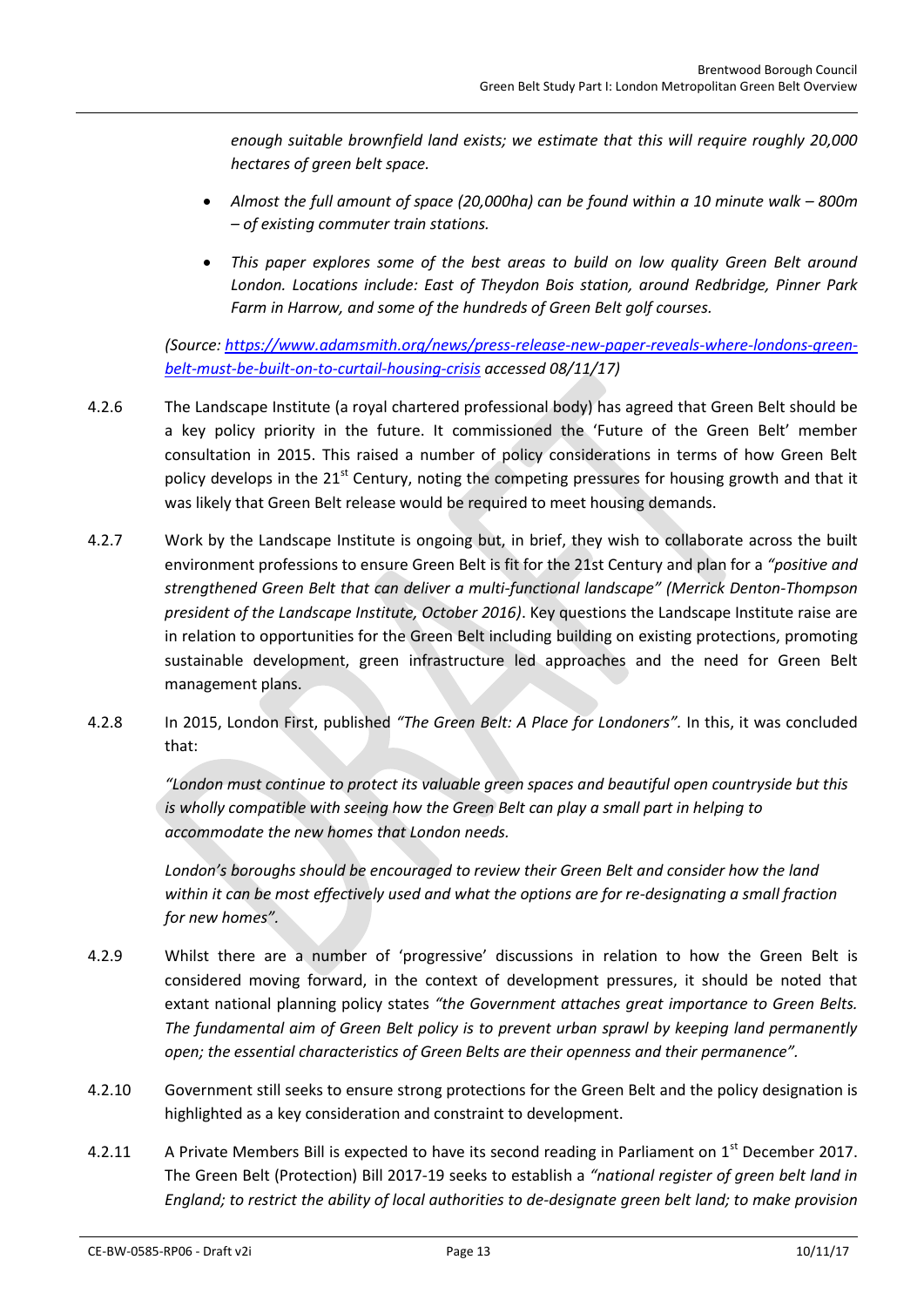*about future development of de-designated green belt land; and for connected purposes".*

- 4.2.12 In July 2017, CPRE published *"Green Belt Under Siege"*. In the report, CPRE research indicates that:
	- *housing development proposed for the Green Belt in local plans has shot up by another 150,000 to 425,000 houses since our previous report (March 2016) the number of planning applications being approved year on year on greenfield sites in the Green Belt has nearly doubled since the NPPF came into force in 2012*
	- *Green Belt boundaries are now being changed to accommodate housing at the fastest rate for at least two decades*
	- *at least 800 hectares of greenfield land in the Green Belt have been developed for a range of commercial or industrial projects, such as offices or retail parks, since 2009*
	- *nearly three-quarters of the housing proposed on land to be released from the Green Belt will be unaffordable for most people living in the local area: planning consultants Glenigan found only 16% of homes built in Green Belt since 2009 were affordable*
	- with the New Homes Bonus, the Government is providing financial incentives that *significantly increase Green Belt release and development, contrary to its own commitments.*
- 4.2.13 CPRE recommends that Government should:
	- *make it clearer that unnecessary or major losses of Green Belt should be avoided;*
	- *make sure that Green Belt boundaries are reviewed no more than every 15 years the recommended life of a typical local plan;*
	- *reaffirm that high levels of housing demand or housing targets do not in themselves amount to the "exceptional circumstances" required to justify changing Green Belt boundaries;*
	- *abandon current methods of calculating housing need that serve to unrealistically inflate housebuilding requirements, such as adjustments to account for so-called "market signals";*
	- *where there is a particularly acute need for affordable housing in Green Belt areas to meet local needs, give more support to small scale, locally led "rural exception site" schemes that are well designed to minimise Green Belt harm; and*
	- *remove New Homes Bonus funding from development in the Green Belt, and nationally protected landscapes, that either does not meet local needs (as clearly distinct from market demand) or does not involve the regeneration of suitable brownfield land.*
- 4.2.14 The London Green Belt Council is calling for a halt to the wide-scale release of London's Green Belt and halt the number of 'Green Belt Reviews'. They consider housing target assessments are flawed and state that *"there are 218,000 planning permissions yet to be built and swathes of brownfield land which could accommodate at least 300,000 homes in London alone lying idle" (Source: <https://londongreenbeltcouncil.org.uk/our-message/> accessed 10/11/17).*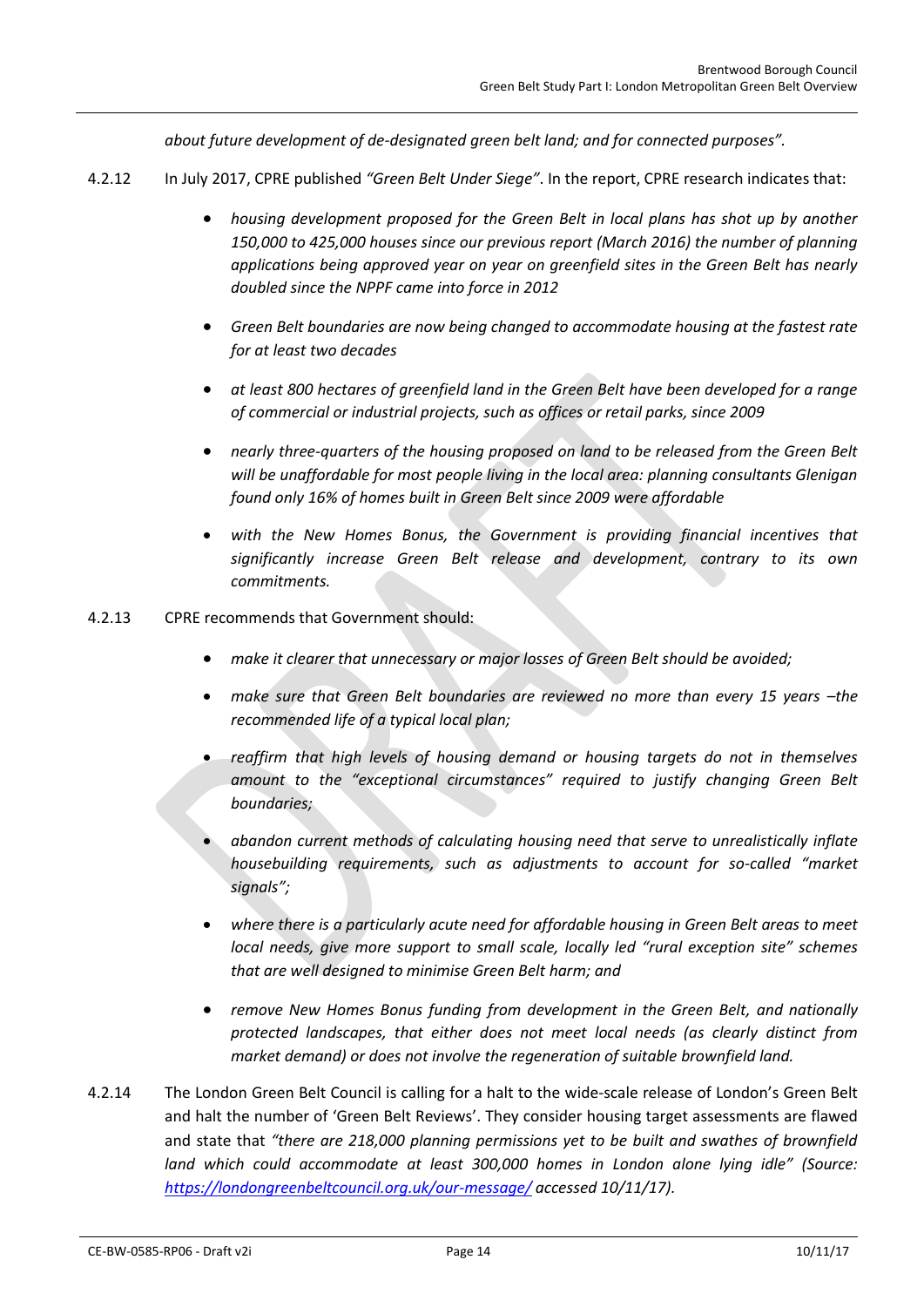4.2.15 Such competing pressures are also in the context that whatever the relationship between housing and the Green Belt, there are also pressures, from an increasing population, on access to green space and countryside recreation. Historically, the aspirations for and public perception of the Green Belt has become increasingly linked to recreation and rural pursuits, in part due to the policy position advocated in PPG2, in terms of objectives for Green Belt improvements.

## <span id="page-16-0"></span>**5 SUMMARY AND CONCLUSION**

- 5.1.1 This report does not advocate any policy position in relation to the Green Belt. The purpose of the report is to outline the context of the history and implementation of Green Belt policy, and the context of the London Metropolitan Green Belt within which Brentwood Borough is wholly located.
- 5.1.2 The role and implementation of the Green Belt has evolved over many years, both in terms of its development planning function but also public perception and expectations. The London Metropolitan Green Belt has grown significantly since 1955 and is a policy consideration for numerous Local Planning Authorities.
- 5.1.3 It is clear that there are competing pressures between the protection of the Green Belt and ensuring the supply of housing (and other development requirements), particularly in relation to high growth areas around London.
- 5.1.4 This is the context against which the new Brentwood Local Plan is being developed. The local plan requires a balanced approach which accounts for Objectively Assessed Housing Need, whilst protecting the function and purposes of the Green Belt. It should be recognised that the London Metropolitan Green Belt currently has a number of multifunctional facets including (but not limited to):
	- Preventing the urban sprawl of London;
	- Preventing the urban sprawl of neighbouring towns which would harm openness of intervening land and encourage settlement coalescence; and
	- Increasing recreational pressures as the population in an around London continues to grow, where there is increasing accessibility to the countryside and aspiration for recreational and green space access not necessarily afforded in 'urban' areas.
- 5.1.5 The new Brentwood Local Plan must accord with the requirement of the NPPF (2012) and the Housing White Paper 2017 reaffirms that Government proposes to:

*"maintain existing strong protections for the Green Belt, and clarify that Green Belt boundaries should be amended only in exceptional circumstances when local authorities can demonstrate that they have fully examined all other reasonable options for meeting their identified housing requirements".*

- 5.1.6 Therefore, it is considered that Purpose 5 of the Green Belt (see [3.5.7\)](#page-9-0) remains a critical spatial planning consideration at the outset of the Local Plan-making process, in that Local Plans should encourage urban regeneration and the recycling of derelict and other urban land by ensuring all development is directed to non-Green Belt land in the first instance.
- 5.1.7 However, options for development must also take account of various sustainability criteria,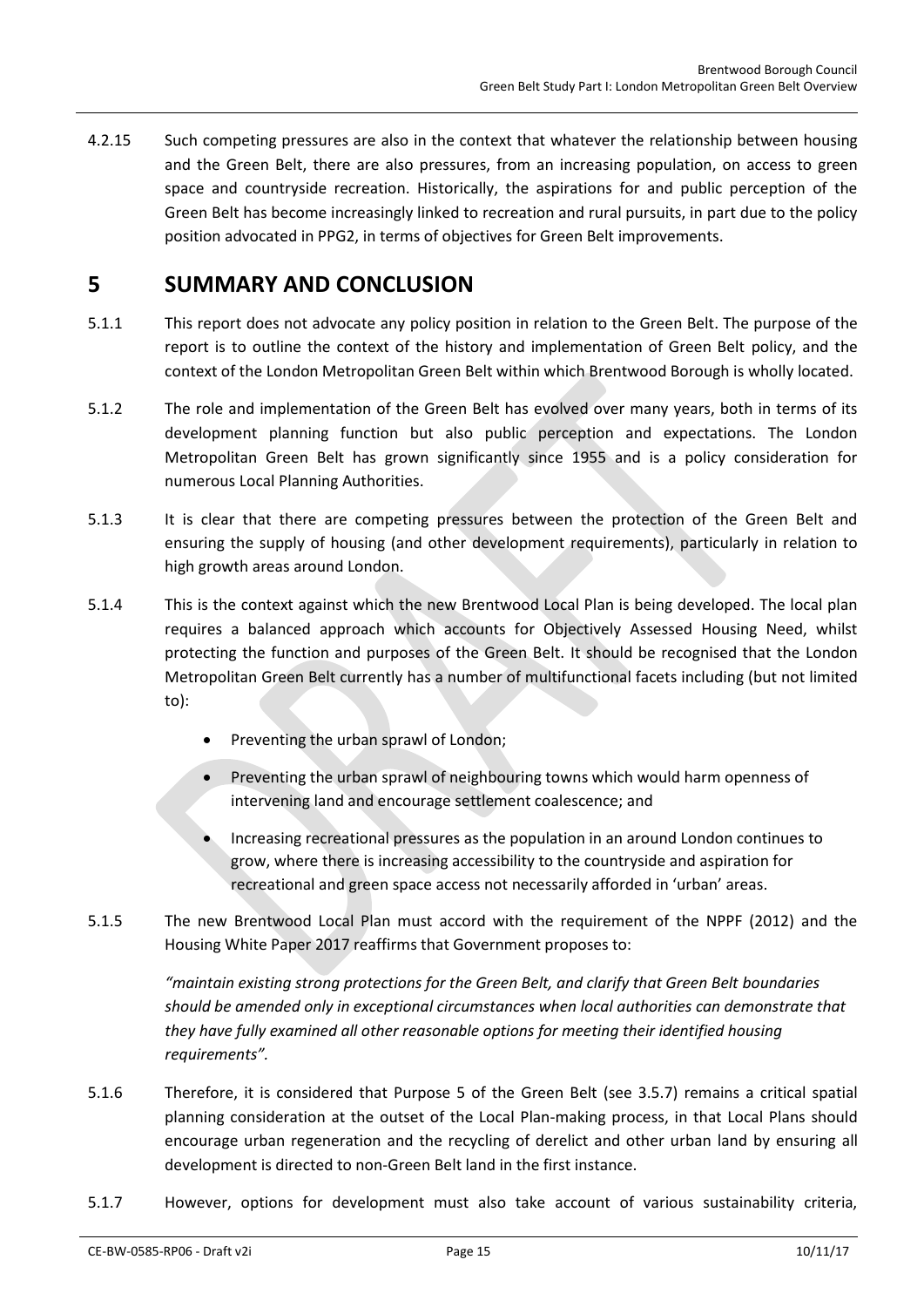strategic priorities and infrastructure requirements, noting that around 10% of Brentwood Borough is previously developed and 89% of the borough is Green Belt. In order to strategically plan for development over the period 2013-2033, the emerging local plan needs to consider both the capacity of the existing settled areas to accommodate new development (including regeneration potential), as well as the wider capacity of Brentwood Borough as a whole.